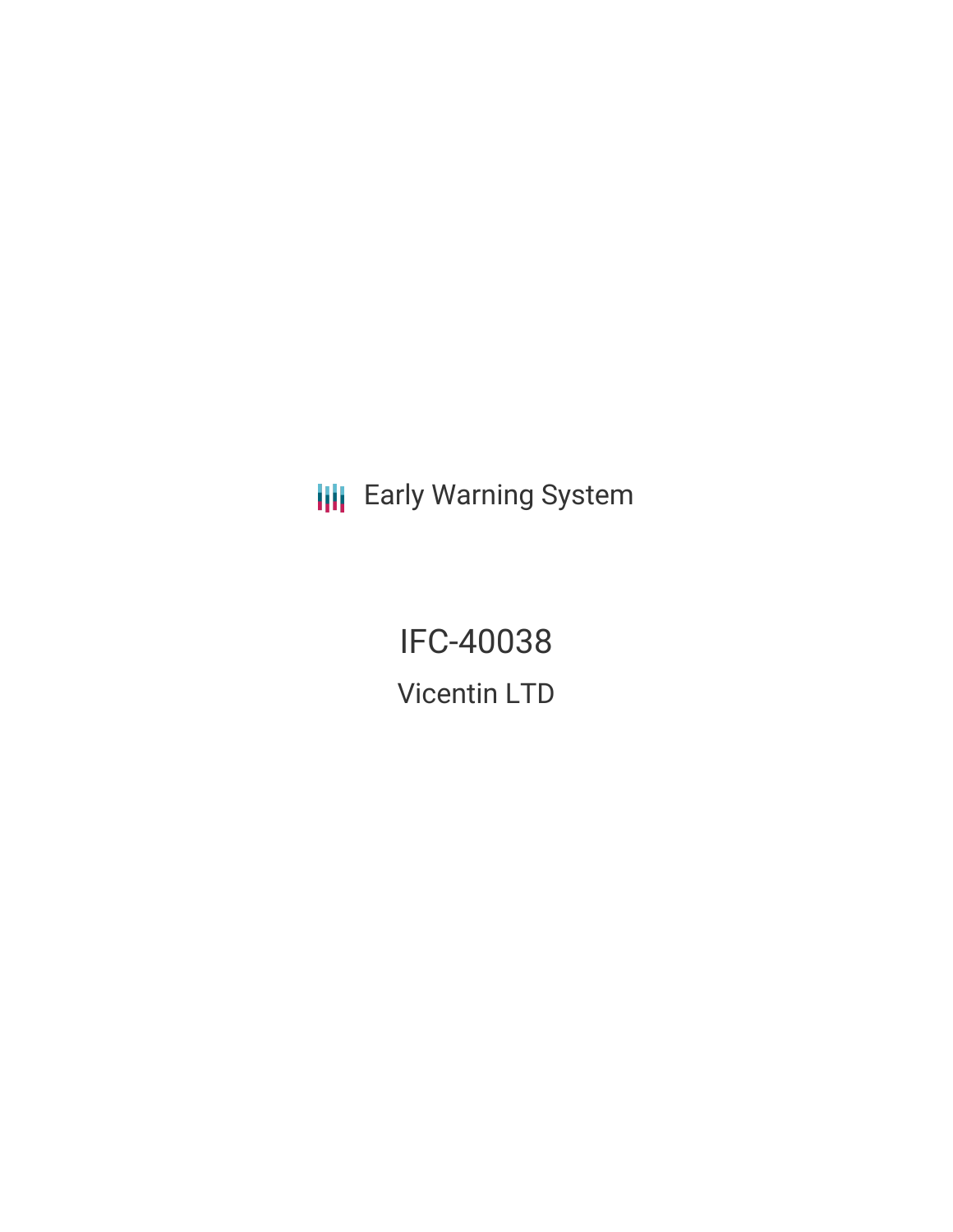| <b>Countries</b>               | Argentina                               |
|--------------------------------|-----------------------------------------|
| <b>Financial Institutions</b>  | International Finance Corporation (IFC) |
| <b>Status</b>                  | Proposed                                |
| <b>Bank Risk Rating</b>        | B                                       |
| <b>Borrower</b>                | VICENTIN S.A.I.C.                       |
| <b>Sectors</b>                 | Agriculture and Forestry                |
| <b>Investment Amount (USD)</b> | \$300.00 million                        |
| <b>Project Cost (USD)</b>      | \$300,00 million                        |
|                                |                                         |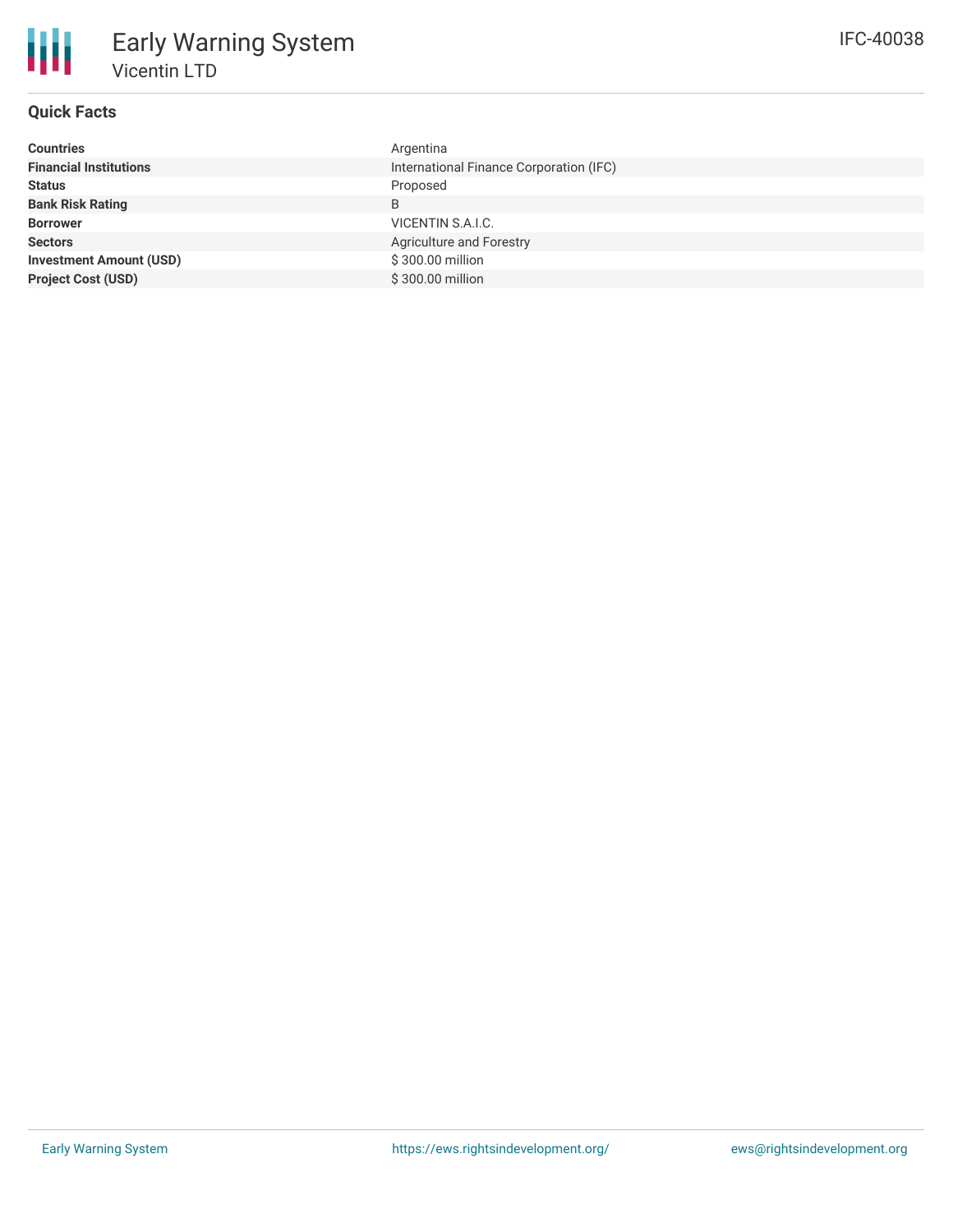

## **Project Description**

The Project consists of an up to US\$317 million syndicated pre-export financing facility to Vicentin S.A.I.C. (the "Company" or "Vicentin") to support general working capital needs arising from exports of oilseed oil and sub products (the "Project"). The Project will improve Vicentin's overall debt profile by providing medium-and long-term financing and allow the company to continue.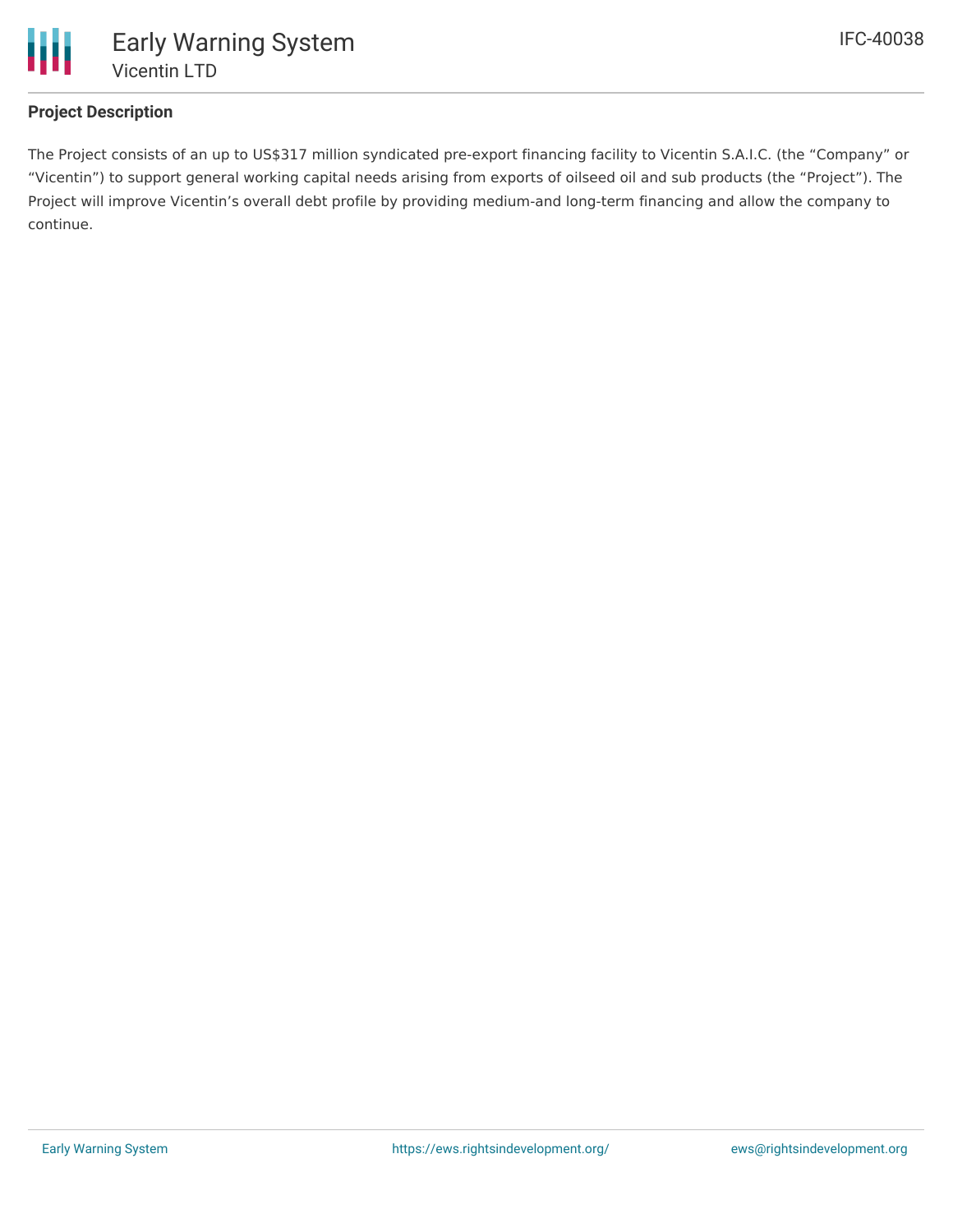• International Finance Corporation (IFC)